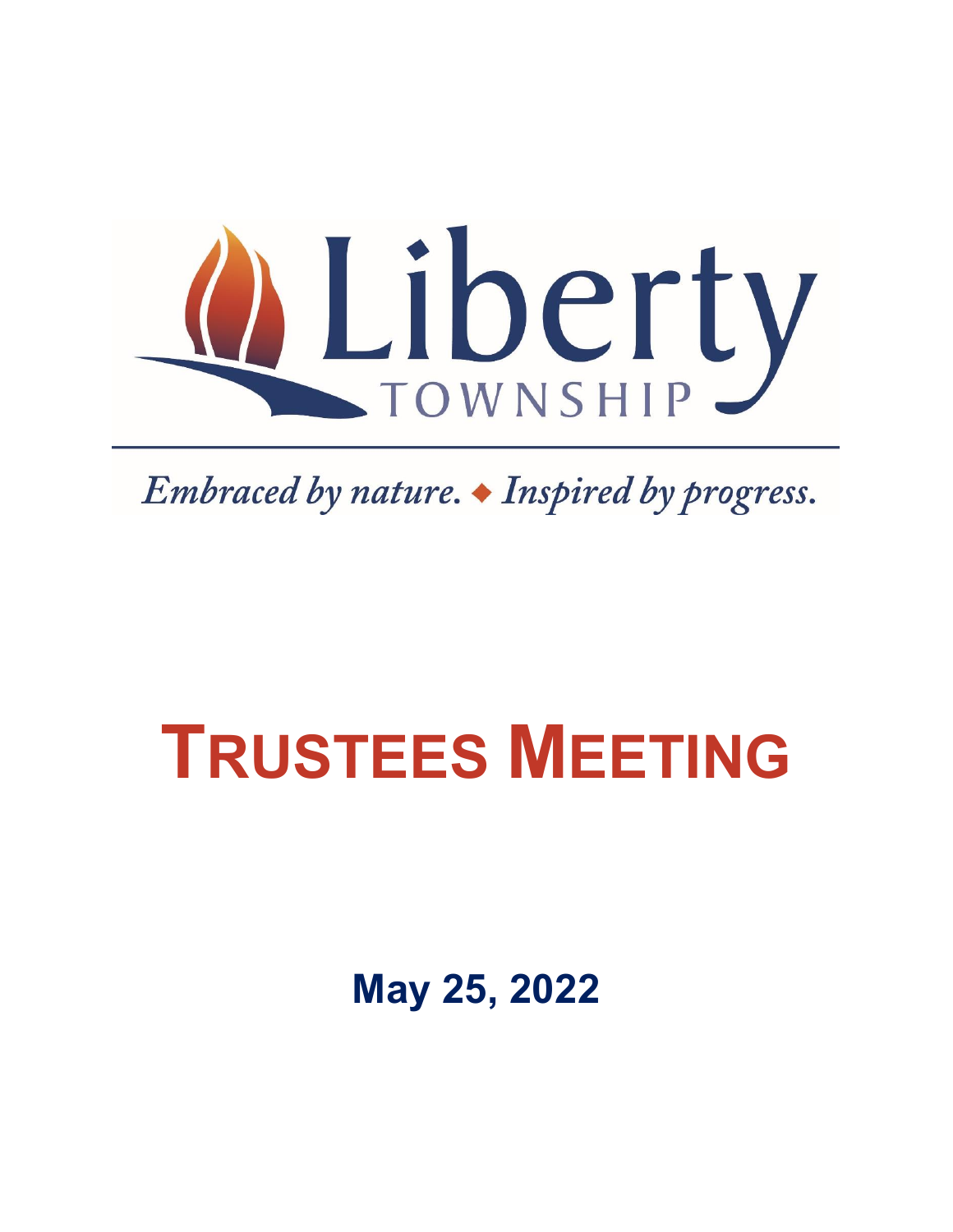

Embraced by nature. • Inspired by progress.

Tom Farrell, President Steve Schramm, Vice President **Administrator** Todd Minniear **Kristen Bitonte** 

**<u>Fiscal Officer</u><br>Pam Quinlisk** 

# **Liberty Township Trustees Meeting Agenda Wednesday, May 25, 2022**

# **Special Meeting 11:30 A.M.**

#### **CALL TO ORDER ROLL CALL**

## **a) Finance**

• **Motion to approve a** resolution for a new appropriation.

| Motion: |  |
|---------|--|
| $2nd$ : |  |
| Roll:   |  |

#### **b) Administration**

• **Motion to approve a resolution to** acknowledge Butler County Transportation Improvement District (BCTID) to apply for federal funding from the Ohio-Kentucky-Indiana Regional Council of Governments (OKI) for the purpose of funding the construction phase of the Millikin/Cincinnati-Dayton roundabout project with a local match share funding from Liberty Township of \$2,064,000.00.

|                    | Motion:            |  |
|--------------------|--------------------|--|
|                    | $2nd$ :            |  |
|                    | Roll:              |  |
| <b>ADJOURNMENT</b> |                    |  |
|                    | Motion to adjourn: |  |
|                    | $2nd$ :            |  |
|                    | Roll:              |  |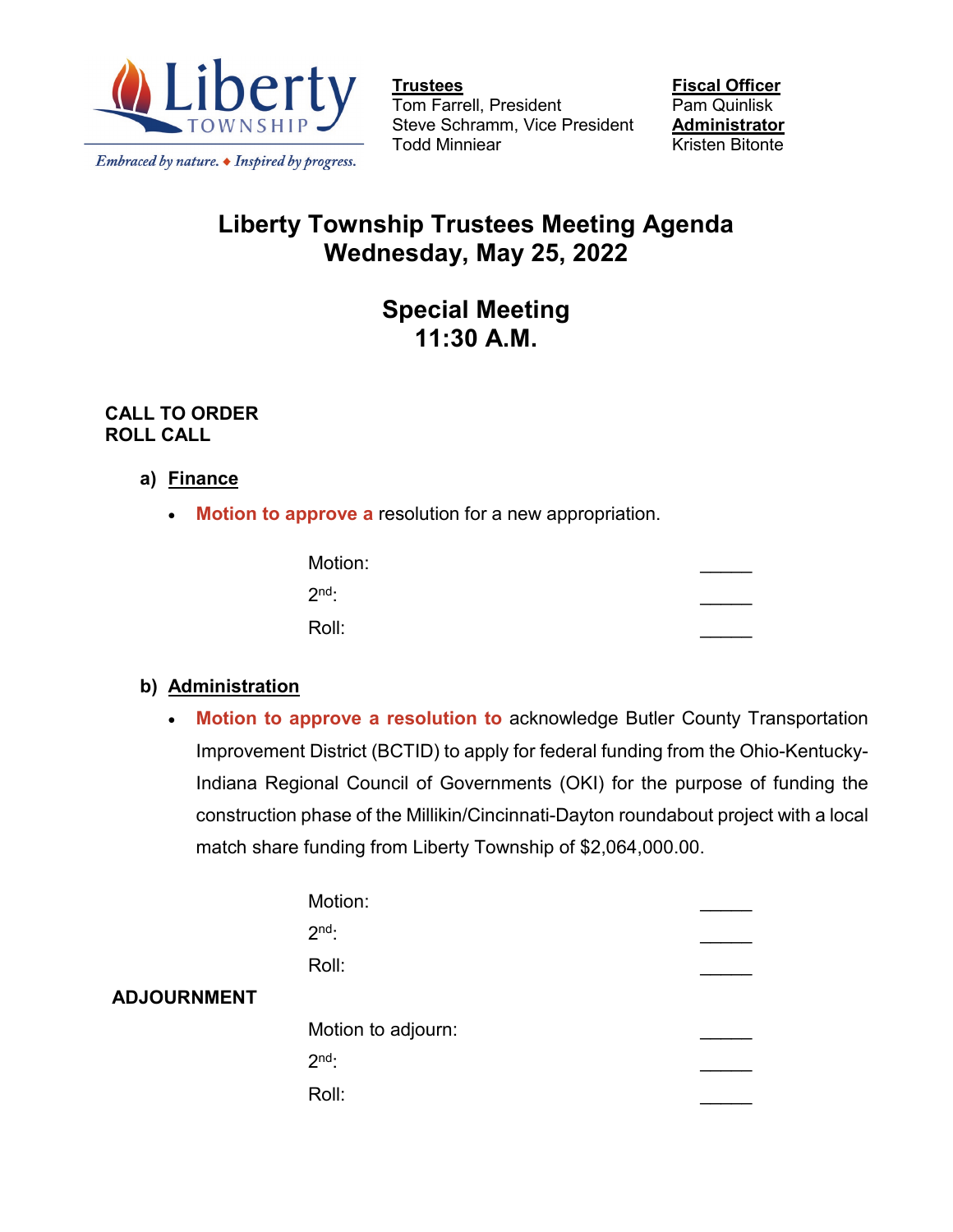**RESOLUTION NO. 2022-053**



Board of Trustees, Liberty Township Butler County, Ohio

#### **RESOLUTION TO AUTHORIZE NEW APPROPRIATIONS**

**RESOLVED** by the Board of Trustees of Liberty Township, Butler County, Ohio, that

**WHEREAS**, Michelle Greis, Finance Director, requests the Liberty Township Board of Trustees authorize the following new appropriations:

| <b>ACCOUNT</b> | <b>AMOUNT</b> |
|----------------|---------------|
| 3110-110-360   | 500,000.00    |
| 4502-760-790   | 1,564,000.00  |

**THEREFORE BE IT RESOLVED** that the Liberty Township Board of Trustees hereby authorizes the new appropriations as listed above.

Trustee \_\_\_\_\_\_\_\_ moved to approve the resolution. Trustee \_\_\_\_\_\_\_\_ seconded the motion. Upon call of the roll, the vote resulted as follows:

> Trustee Schramm, \_\_\_\_\_ Trustee Minniear, \_\_\_\_\_ Trustee Farrell, \_\_\_\_\_

Adopted: Tuesday, May 25, 2022

\_\_\_\_\_\_\_\_\_\_\_\_\_\_\_\_\_\_\_\_\_\_\_\_\_\_\_\_\_\_ Tom Farrell, President

\_\_\_\_\_\_\_\_\_\_\_\_\_\_\_\_\_\_\_\_\_\_\_\_\_\_\_\_\_\_ Steve Schramm, Vice President

\_\_\_\_\_\_\_\_\_\_\_\_\_\_\_\_\_\_\_\_\_\_\_\_\_\_\_\_\_\_ Todd Minniear, Trustee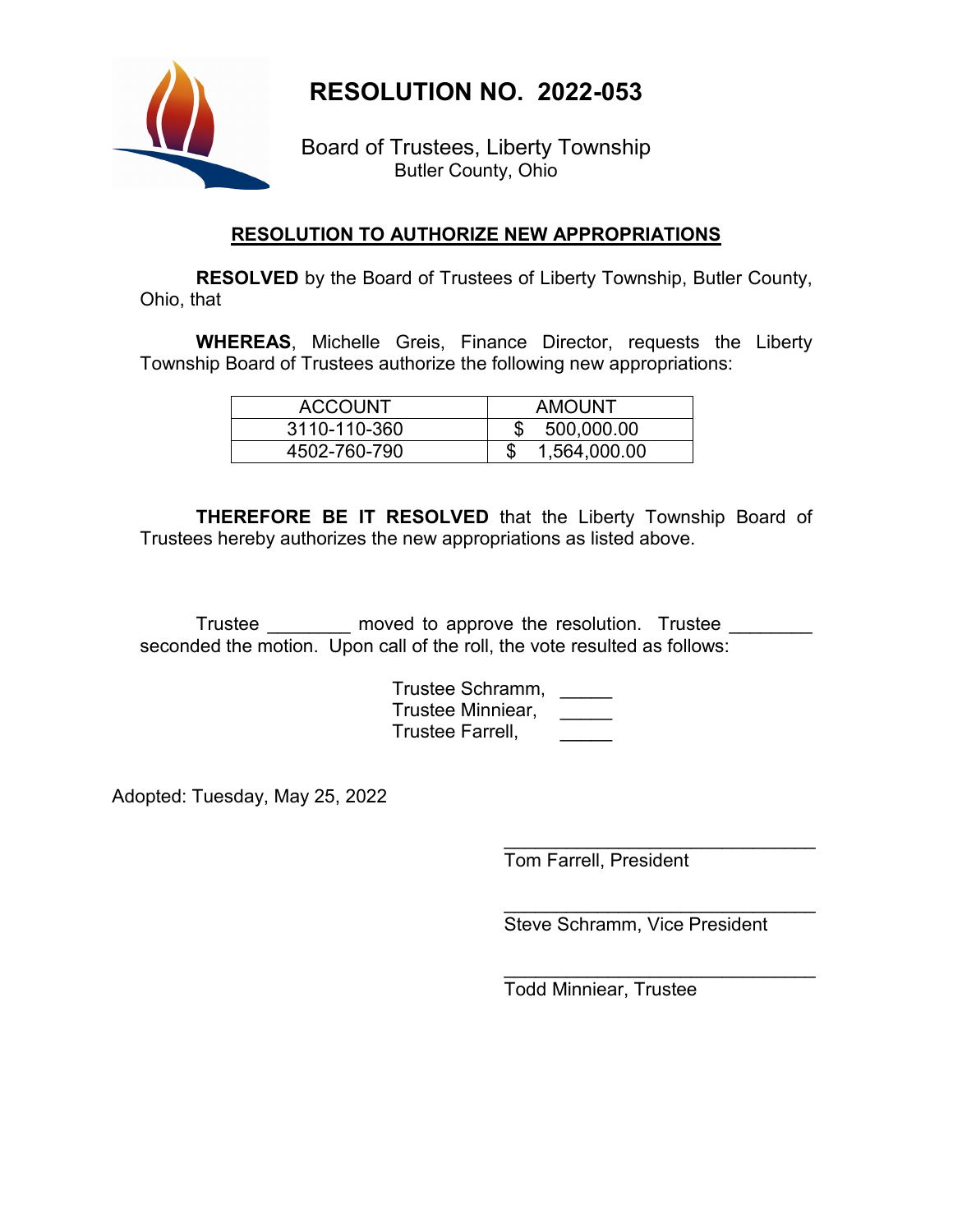## **AUTHENTICATION**

This is to certify that this resolution was duly passed, and filed with the Liberty Township Fiscal Officer this 25<sup>th</sup> day of May, 2022.

> \_\_\_\_\_\_\_\_\_\_\_\_\_\_\_\_\_\_\_\_\_\_\_\_\_\_ Pamela Quinlisk Fiscal Officer

APPROVED AS TO FORM:

\_\_\_\_\_\_\_\_\_\_\_\_\_\_\_\_\_\_\_\_\_\_\_\_\_\_ Scott D. Phillips, Law Director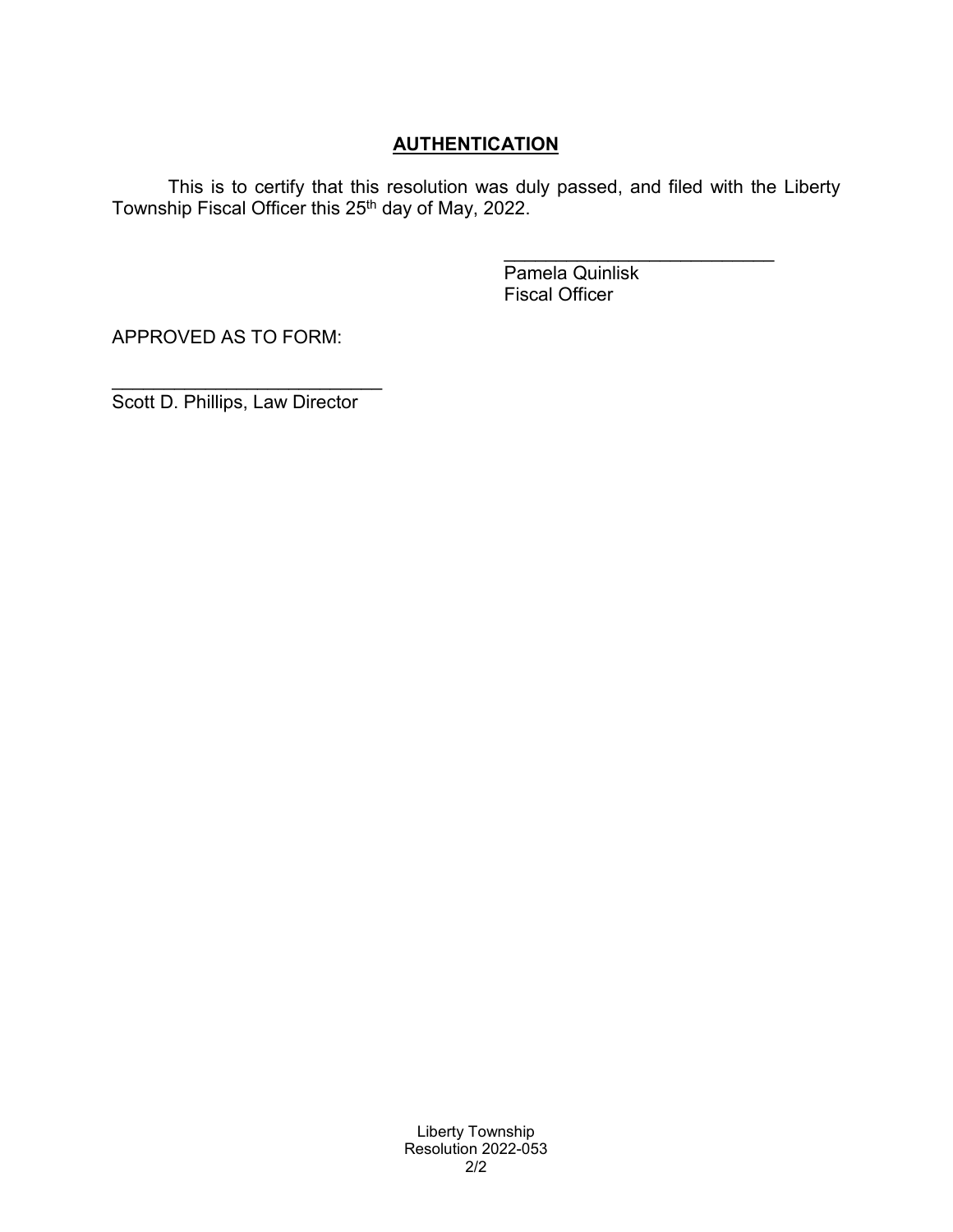# **RESOLUTION NO. 2022-054**



Board of Trustees, Liberty Township Butler County, Ohio

#### **RESOLUTION TO AUTHORIZE BUTLER COUNTY TRANSPORTATION IMPROVEMENT DISTRICT (BCTID) TO APPLY FOR FEDERAL FUNDING FROM THE OHIO-KENTUCKY-INDIANA REGIONAL COUNCIL OF GOVERNMENTS (OKI) FOR THE PURPOSE OF FUNDING THE CONSTRUCTION PHASE OF THE MILLIKIN /CINCINNATI-DAYTON ROUNDABOUT PROJECT WITH A LOCAL MATCH SHARE FUNDING FROM LIBERTY TOWNSHIP OF \$2,064,000.**

**WHEREAS,** the engineering and design of the Millikin/Cincinnati-Dayton Roundabout has been an ongoing collaborative effort between BCTID, Butler County, and the Ohio Department of Transportation;

**WHEREAS,** Liberty Township Board of Trustees acknowledges that the BCTID, in coordination with Liberty Township, is applying for federal funding for the project through OKI;

**WHEREAS**, Kristen Bitonte, Township Administrator, requests the Liberty Township Board of Trustees authorize BCTID to apply for federal funding from OKI for the purpose of funding the construction phase of the Millikin/Cincinnati-Dayton Roundabout project:

**WHEREAS**, Liberty Township will provide a local match share funding for the OKI application in the amount of \$2,064,000.

**THEREFORE, BE IT RESOLVED** by the Board of Trustees, that after careful consideration and evaluation of the information before it:

**Section 1**. The Board of Trustees authorizes the BCTID to apply for federal funding to OKI for the purpose of funding the construction phase of the Millikin/Cincinnati-Dayton Roundabout project.

**Section 2**. The Board of Trustees further confirms, approves, and authorizes the commitment by Liberty Township for the local match share funding, as required by OKI in relation to the grant funding, and directs the Township Administration and Township Fiscal Officer to execute any such documents, certifications, and agreements on behalf of the Board as required by OKI and the BCTID confirming and certifying that the funds required for the local match cost share in the amount of \$2,064,000 have been lawfully appropriated and are in the treasury of the Township or are in the process of collection to the credit of an appropriate fund free from any previous encumbrances.

**Section 3**. The Board of Trustees finds and determines that the